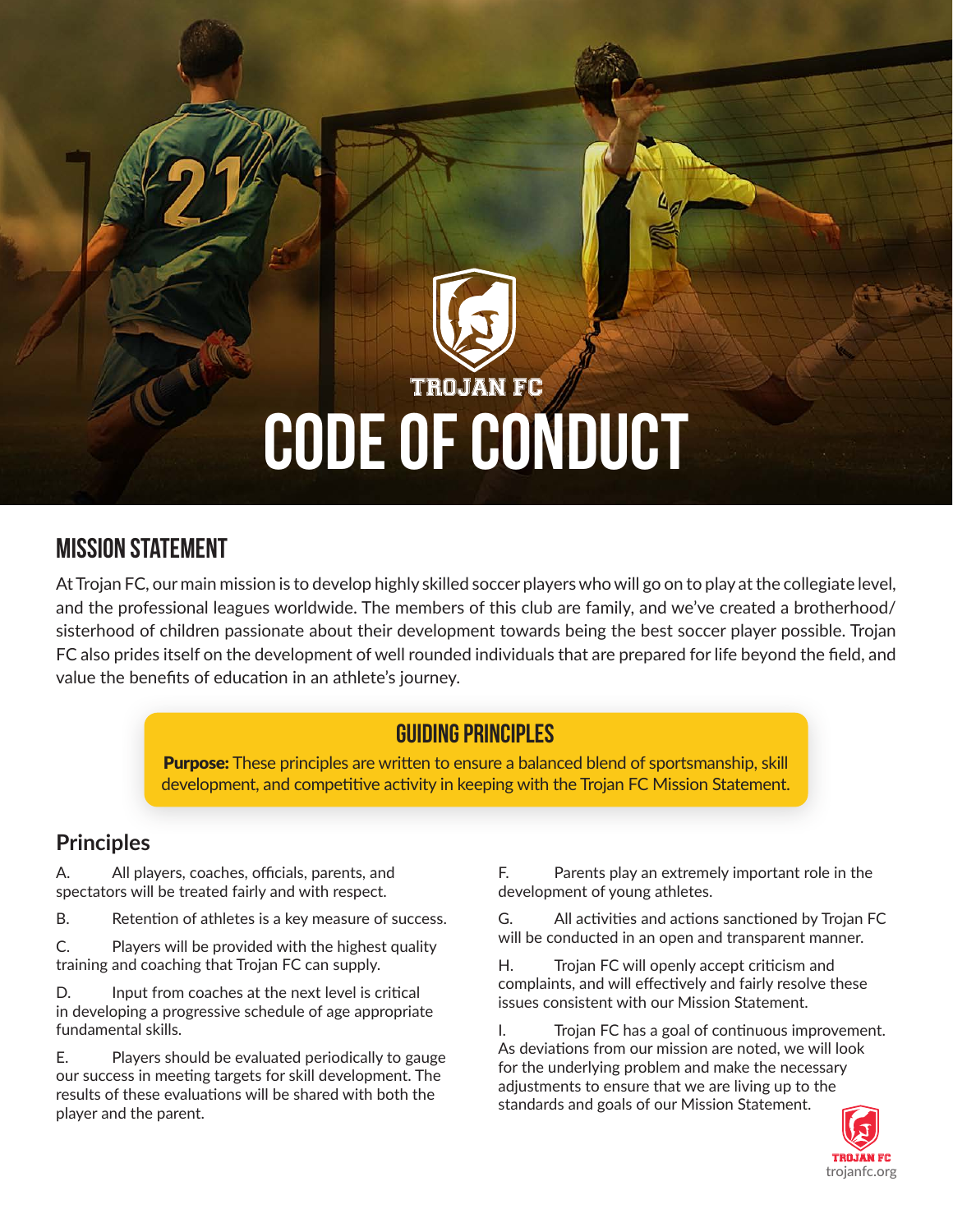# CODE OF CONDUCT

**Trojan FC values sportsmanship, fair play, skill development, and mutual respect among all players, coaches, officials and spectators. This Code of Conduct has been established and adopted to ensure the guiding principles of Trojan FC are understood and met by all individuals associated with this organization.**

**This Code of Conduct applies to all activities associated with Trojan FC. These activities include, but are not limited to, practices, games, tournaments and any activities attended while representing Trojan FC.** 

**The Code of Conduct for coaches, players, parents, and spectators will be thoroughly discussed at the pre-season coaches meeting. In addition, this Guiding Principles, Code of Conduct, and Disciplinary Procedures will be available on the Trojan FC website for review.**

**The following codes of conduct will be strictly enforced.**

# **Players Code of Conduct**

Each player will ensure that his/her playing conduct is that of a young lady or gentleman fairly competing to the limit of his/her ability. To satisfactorily meet these responsibilities, the player is expected to:

A. Know the rules and abide by them.

B. Respect the game officials and refrain from addressing them or commenting on their decisions during the play of the game.

C. Maintain control of his/her emotions, avoiding the use of abusive language or profanity, humiliating remarks, gestures of ill temper, and physical assault upon another player at any time.

D. Respect the coaches and players of the opposing team and demonstrate appropriate gestures of sportsmanship at the conclusion of the game. Be humble and generous in victory and proud and courteous in defeat.

E. Respect all Trojan FC staff.

F. Follow all field rules and regulations, respecting at all times the property of others.

G. Realize, accept, and practice the principle that a team's reputation is built not only on its playing ability but also on the sportsmanship, courtesy and manners of each individual player.

H. Attend every practice and game that is reasonably possible, and notify the coach in advance if the player is unable to attend.

# **Coaches Code of Conduct**

The Head Coach will be provided with copies of the Code of Conduct prior to the start of the year.

Each Head Coach is responsible to see that their assistant managers, players, and spectators abide by the respective

Code of Conduct. It is also the coach's responsibility to review the Codes of Conduct with their assistant managers and players. Each coach will ensure that his/ her conduct is that of a responsible adult fairly competing to the limit of his/her ability. To satisfactorily meet these responsibilities, the coach is expected to:

A. Know the rules and abide by them.

B. Instruct players in the rules and coach his/her team in such a way as to motivate each player to compete according to the rules at all times.

C. Place the emotional and physical well being of the players ahead of any personal desire to win.

D. Respect the game officials and refrain from questioning their decisions in a disrespectful or abusive manner.

E. Ensure that all field rules and regulations are followed by the players and spectators.

F. Ensure that fans of his/her team conduct themselves with sportsmanship and maturity at all times while in attendance at game sites, and assist the game officials in maintaining control of spectators during the games.

G. Respect the coaches and players of the opposing team both during the play of the game and at its conclusion, win or lose.

H. Respect all Trojan FC staff.

I. Teach each player, especially through personal example, to be humble and generous in victory and proud and courteous in defeat.

J. Maintain control of his/her emotions and avoid actions, language, and/or gestures that may be interpreted as hostile and humiliating.



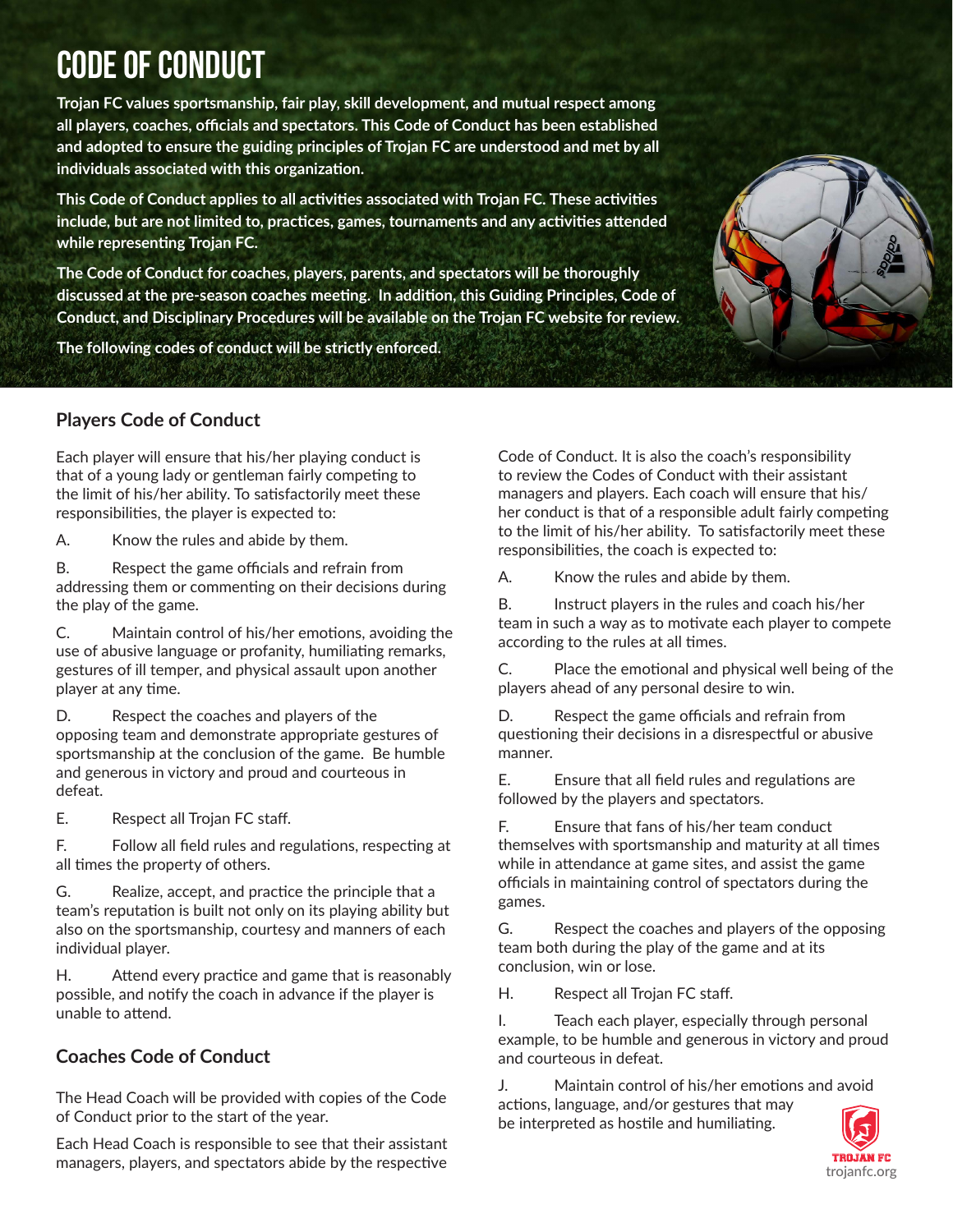K. Instruct team support personnel in their responsibilities in accordance with established rules and procedures.

L. Realize, accept, and practice the principle that a team's reputation is built not only on its playing ability, but also on its sportsmanship, courtesy, and manner.

# **Parents and Spectators Code of Conduct**

Each parent and spectator will ensure that his/her conduct is that of a responsible adult or youth who are positively encouraging all participants to the limit of his/ her ability. To satisfactorily meet these responsibilities, each parent and spectator is expected to:

A. Respect the rules of the game.

B. Respect the game officials and refrain from questioning their decisions or from addressing them in a loud, disrespectful, or abusive manner.

C. Cheer for their team in a positive, supportive manner.

D. Place the emotional and physical well being of the players ahead of any personal desire to win.

E. Maintain control of his/her emotions, avoid the use of abusive language, profanity, and gestures of ill temper, and refrain at all times from making hostile or negative remarks about the opposing team.

F. Respect all Trojan FC staff.

G. Follow all field rules and regulations, respecting at all times the property of others.

H. Leave fields in a timely fashion after the conclusion of a game.

I. Demonstrate appropriate gestures of sportsmanship at the conclusion of a game, win or lose. Do not interact in a negative fashion with fans, players or coaches of the opposing team or game officials.

J. Realize, accept, and practice the principle that a team's reputation is built not only on its playing ability, but also on the sportsmanship, courtesy, and manner of its fans.

# **Offensive Actions**

Any individual violating the Code of Conduct set forth above shall be subject to penalties and sanctions as set forth in the Disciplinary Procedures below. In addition to conforming to the requirements of the Code of Conduct above, the following actions are specifically prohibited

("Offensive Actions"):

A. Refusing to abide by an official's decision.

B. Verbally abusing or assaulting any player, coach, official, parent, spectator, or Trojan FC staff.

C. Physically assaulting, abusing, or threatening any

player, coach, official, parent, spectator, or Trojan FC staff.

D. Stalking, tailing, or attempting to intimidate any player, coach, official, parent, spectator, or Trojan FC staff.

E. Engaging in any other type of violent behavior, such as throwing equipment or other objects.

F. Engaging in any lewd or sexual behavior, physically abusing a player, or engaging in any inappropriate physical contact with a player.

G. Unless specifically allowed by the rules of the sport, pushing, shoving, or striking any player.

H. Using drugs or alcohol while coaching, attending, or participating in any Trojan FC activity.

# DISCIPLINARY PROCEDURES

# **Reporting Improper Conduct**

Trojan FC provides contact information on its website to allow coaches, players, parents, spectators, and officials to report any issues they observe before, during, or after practices and games. Please contact the Club Director for any Code of Conduct violations and Offensive Actions and all issues will be bought before the Disciplinary Committee if need be.

# **Reporting By Coaches**

A. It is the responsibility of every coach to address improper conduct observed by the coach or brought to the coach's attention in a timely and respectful manner.

B. In the event any coach feels that the Disciplinary Committee should be involved in addressing any improper conduct, the coach is encouraged to contact the Disciplinary Committee.

C. Coaches must report any Offensive Actions to the Disciplinary Committee, including, without limitation:

- 1. Any report or allegation of inappropriate physical contact, violence, or threatened violence against any player, coach, official, parent, spectator, or Trojan FC staff.
- 2. Any observed or reported use of drugs or alcohol by any player, coach, official, parent, or spectator during any Trojan FC event.
- 3. Any situation where a player, coach, parent, or spectator is ejected from a game or removed from the premises.

D. Coaches are encouraged to keep the Disciplinary Committee informed of any improper conduct and the steps taken by the coach to address the misconduct, even if the coach is not required to report the misconduct to the Disciplinary Committee.